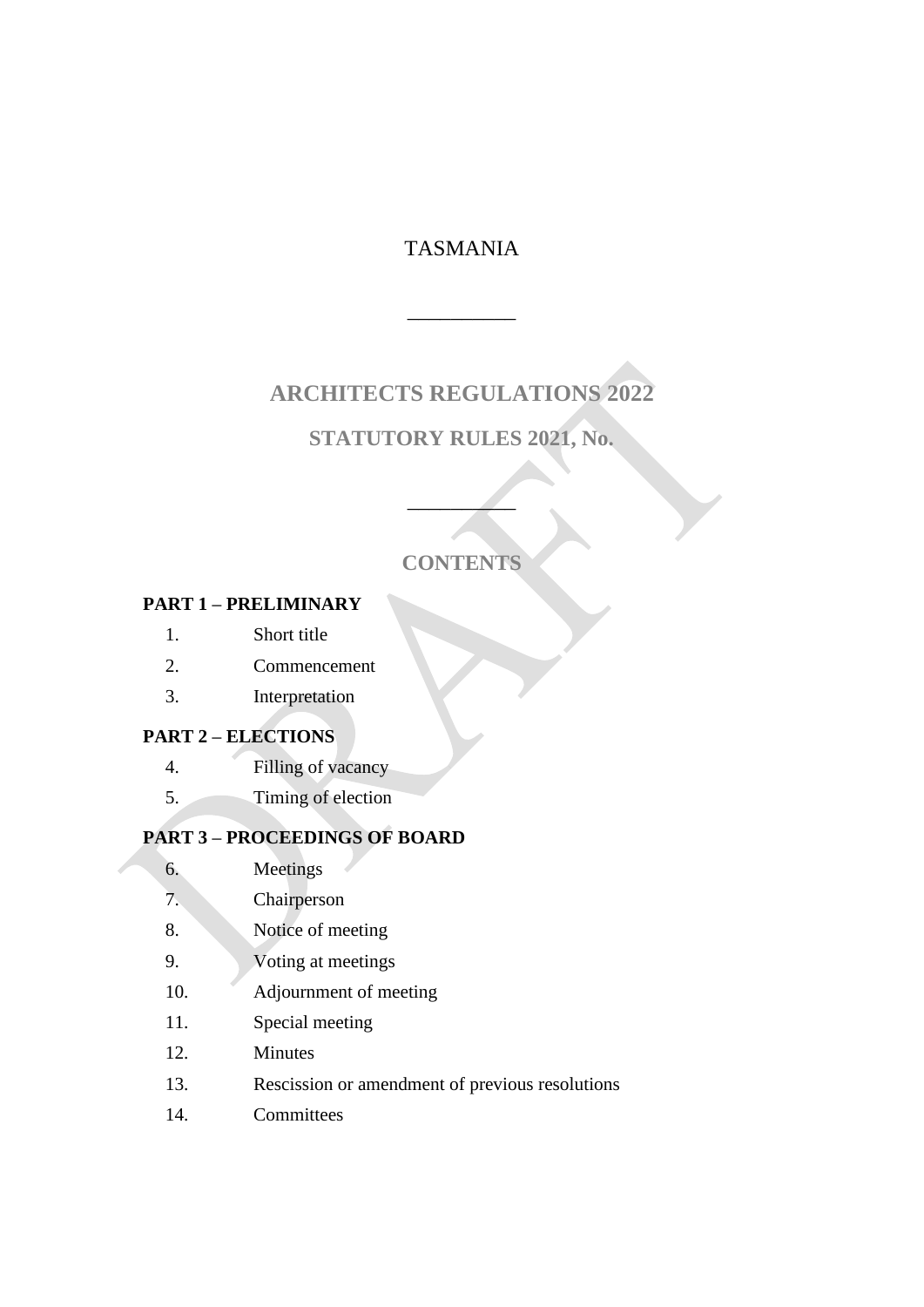15. Authentication of documents

#### **PART 4 – DUTIES OF REGISTRAR**

- 16. General duties
- 17. Keeping of register
- 18. Funds of Board
- 19. Annual report

#### **PART 5 – REGISTRATION**

- 20. Application for registration
- 21. Renewal of registration
- 22. Classes of registration
- 23. Registration as architectural firm
- 24. Registration revoked or suspended if insufficient insurance
- 25. Prescribed qualifications
- 26. Certificate of registration
- 27. Fees
- 28. Removal from register

#### **PART 6 – MISCELLANEOUS**

- 29. Code of practice
- 30. Legislation rescinded

#### **SCHEDULE 1 – LEGISLATION RESCINDED**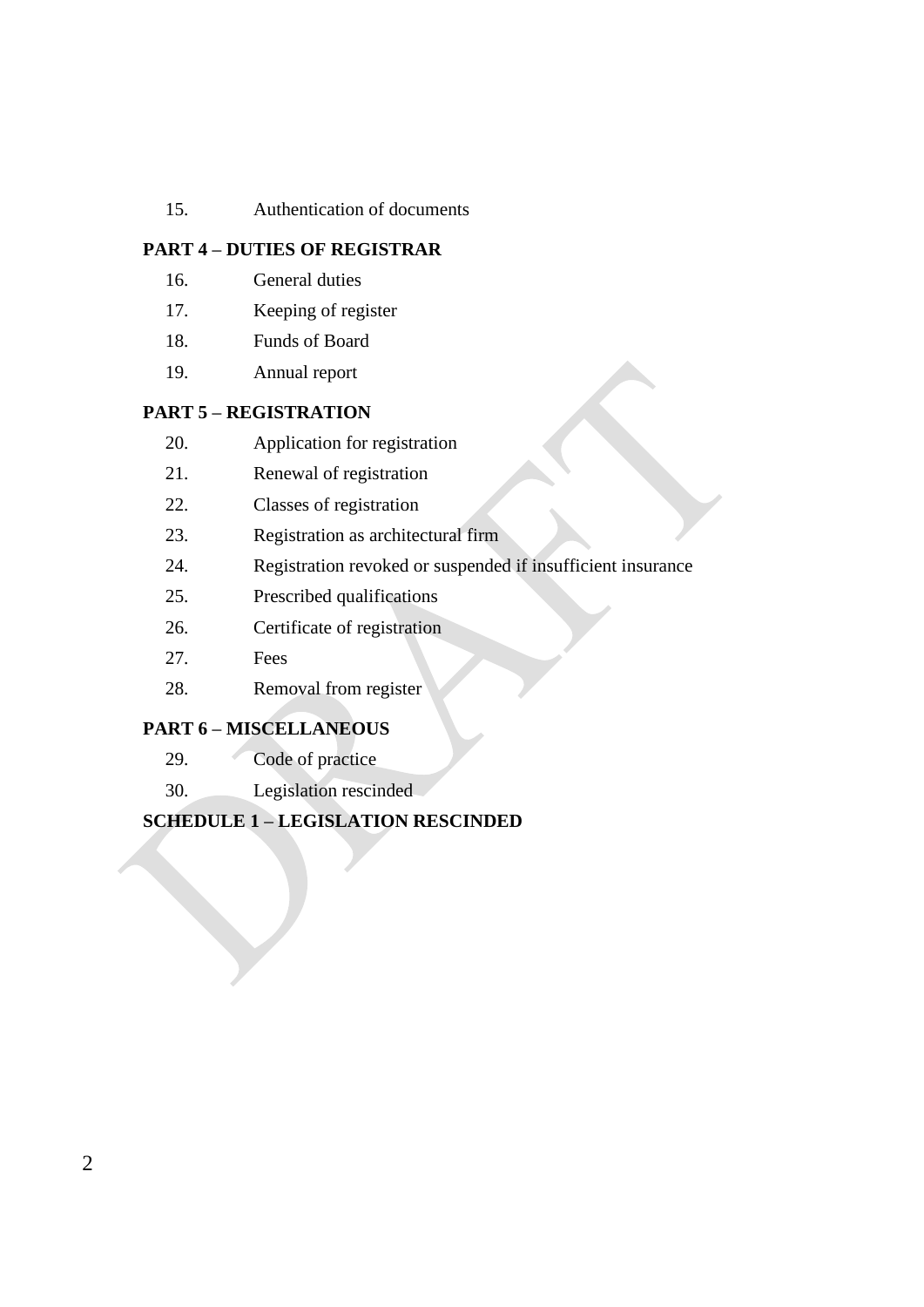### **ARCHITECTS REGULATIONS 2022**

I, the Governor in and over the State of Tasmania and its Dependencies in the Commonwealth of Australia, acting with the advice of the Executive Council, make the following regulations under the *Architects Act 1929*.

Dated 20 .

Governor

By Her Excellency's Command,

Minister for Workplace Safety and Consumer Affairs

# **PART 1 – PRELIMINARY**

#### **1. Short title**

These regulations may be cited as the *Architects Regulations 2022*.

## **2. Commencement**

These regulations take effect on the day on which the *Architects Amendment Act 2020* commences.

## **3. Interpretation**

In these regulations –

*Act* means the *Architects Act 1929*;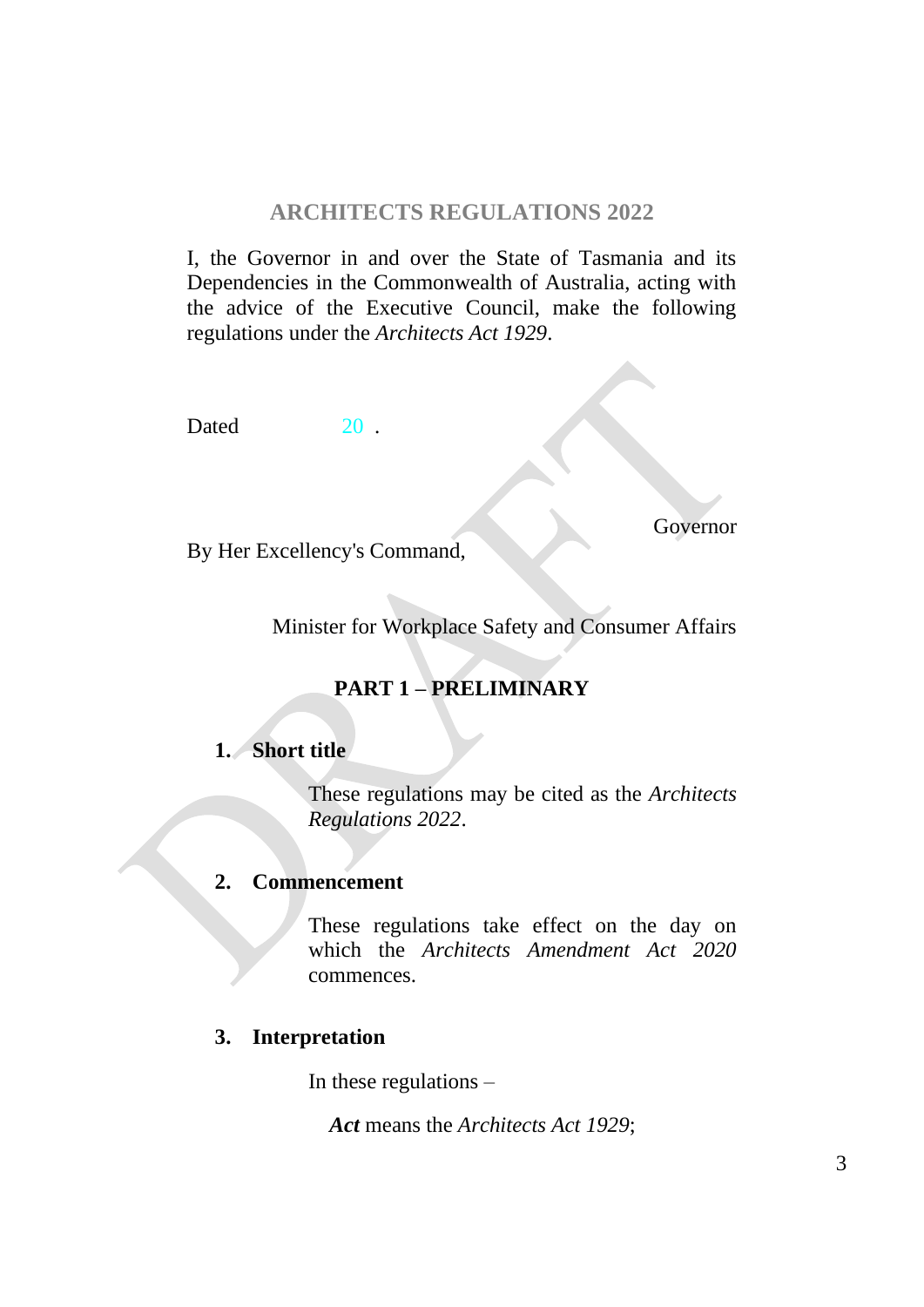#### **r. 3 Part 1 – Preliminary**

*approved* means approved by the Board;

*architectural firm* means a company that provides architectural services;

*chairperson* means the chairperson of the Board;

*committee* means a committee referred to in regulation 14;

*council* means the council of the Institute;

*election* means an election referred to in regulation 5;

*registered architect* means a person who is registered as an architect under the Act.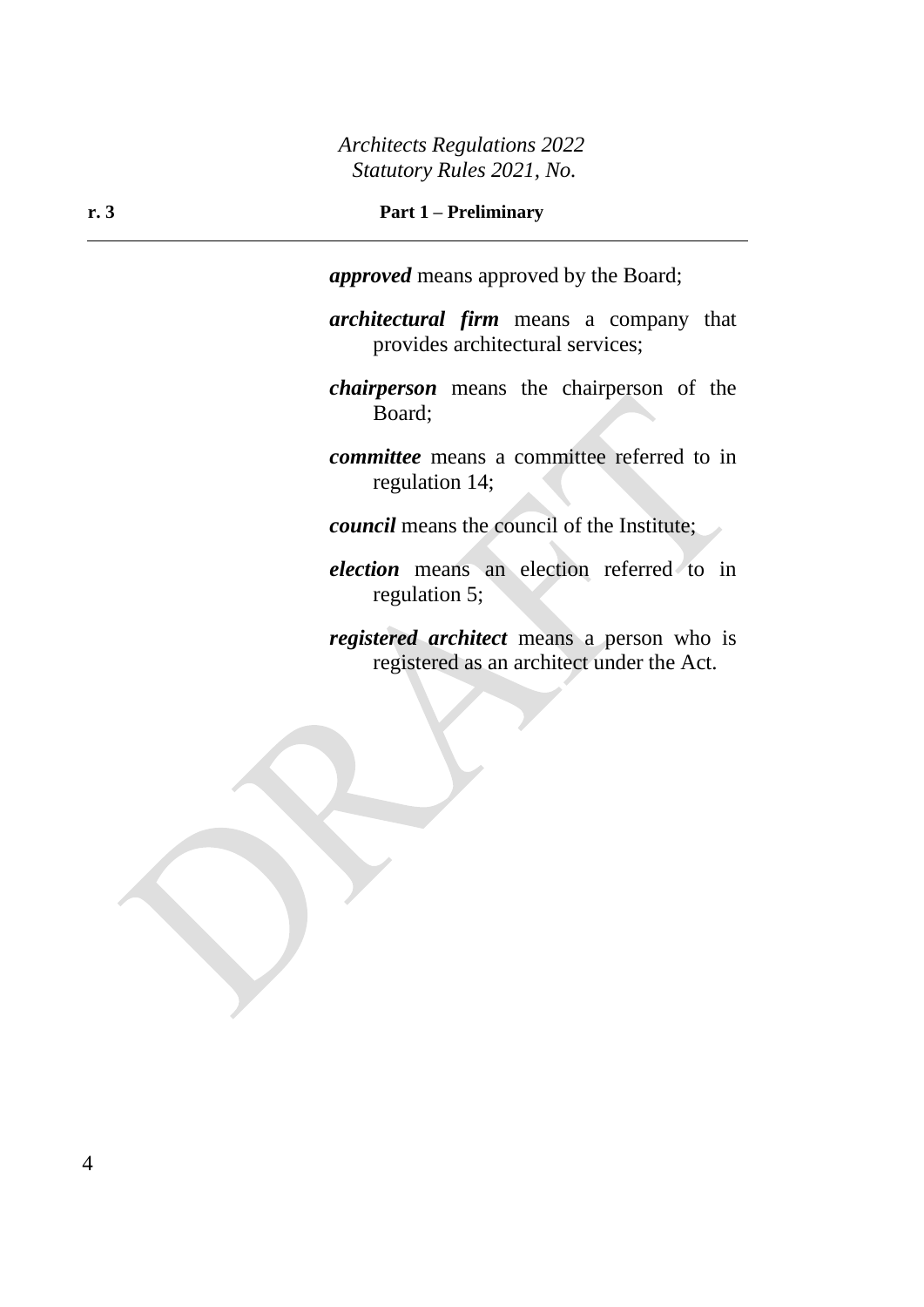## **PART 2 – ELECTIONS**

### **4. Filling of vacancy**

An election for the purposes of section 4(5) of the Act is to be held on a day appointed by the council.

## **5. Timing of election**

For the purposes of section  $4(7)$  of the Act –

- (a) the prescribed time within which an election is to be held by the council is no later than 2 months after a vacancy occurs on the Board; and
- (b) a member appointed by the Governor under that subsection holds office for the rest of the term of appointment of the member who is replaced.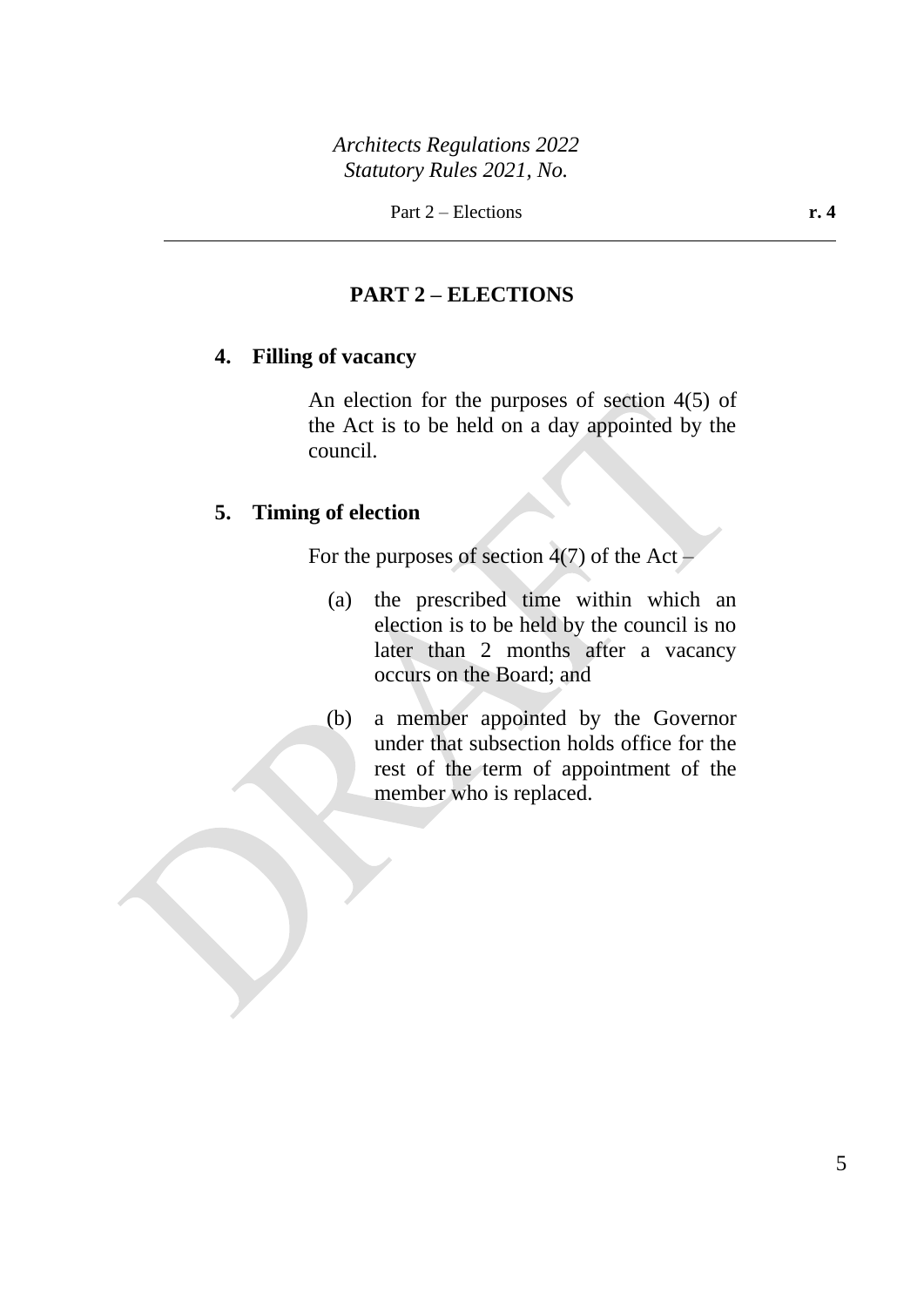## **PART 3 – PROCEEDINGS OF BOARD**

#### **6. Meetings**

- (1) The first meeting of the Board in any year is to be held at a time and place determined by the Board.
- (2) Any subsequent meeting of the Board in that year is to be held at a time and place determined by the chairperson.
- (3) Meetings of the Board or a committee are to be conducted in accordance with this Part.

### **7. Chairperson**

- (1) The chairperson for any year is to be elected by the members from their number at the first meeting of the Board in that year.
- (2) The chairperson is to preside at all meetings of the Board.
- (3) In the absence of the chairperson from any meeting, or part of any meeting, of the Board, the other members present are to choose one of their number to preside at that meeting or for part of that meeting.
- (4) Any member presiding at a meeting of the Board has, and may exercise, all the powers of the chairperson.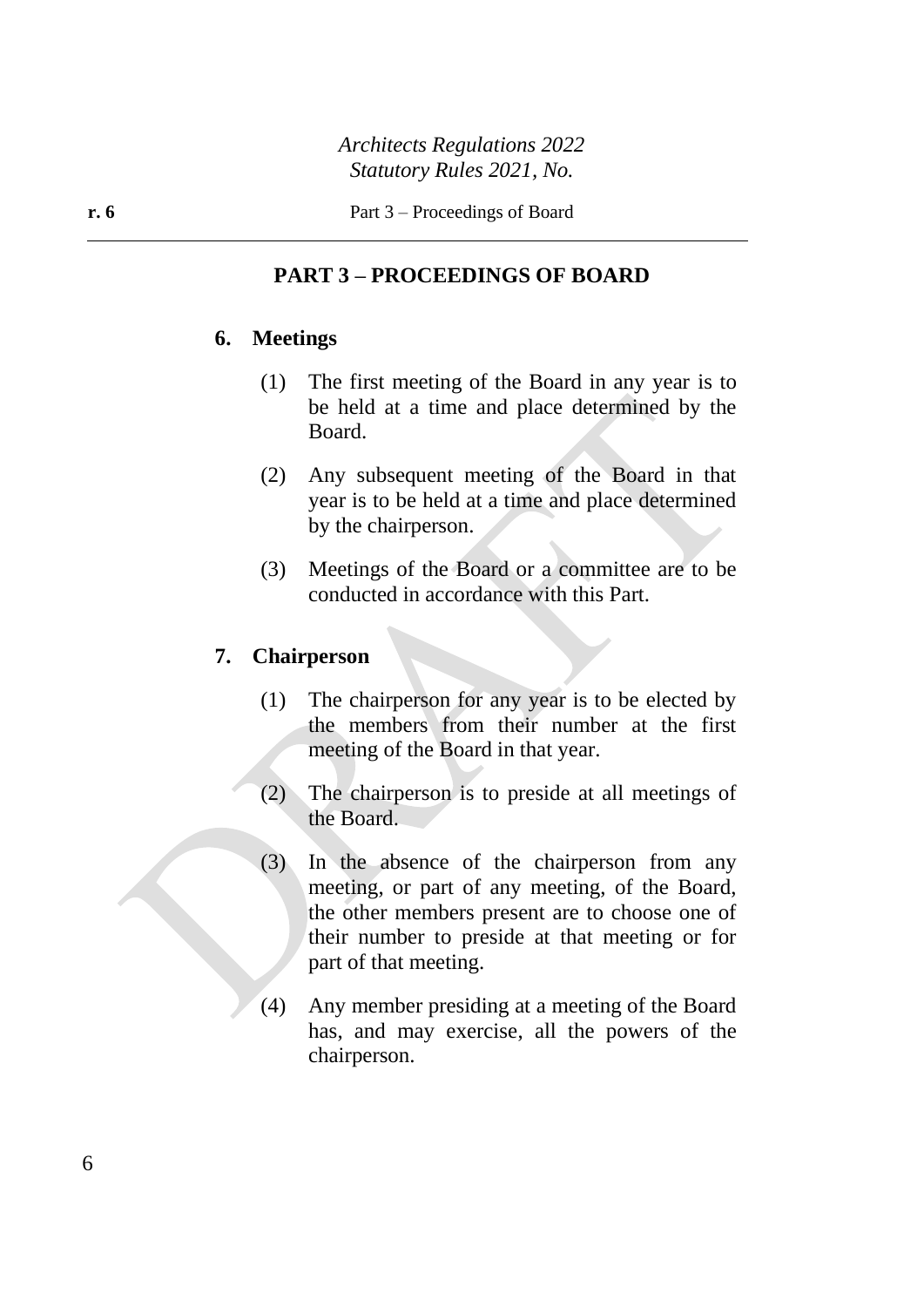### **8. Notice of meeting**

- (1) A notice convening a meeting of the Board or a committee is to be  $-$ 
	- (a) in writing; and
	- (b) delivered or sent by the Registrar to each member of the Board or committee at least 7 days before the meeting is to be held.
- (2) A notice under subregulation (1) may be delivered or sent to a member by –
	- (a) leaving it at, or sending it by post to, the member's postal address; or
	- (b) emailing it to the member's email address.
- (3) Anything done, or agreed to be done, at a meeting of the Board or a committee is not invalid because –
	- (a) a member of the Board or committee did not receive a notice of that meeting; and
	- (b) as a result of non-receipt of the notice, that member was not present at the meeting.

## **9. Voting at meetings**

(1) A member present at a meeting of the Board is eligible to vote at that meeting.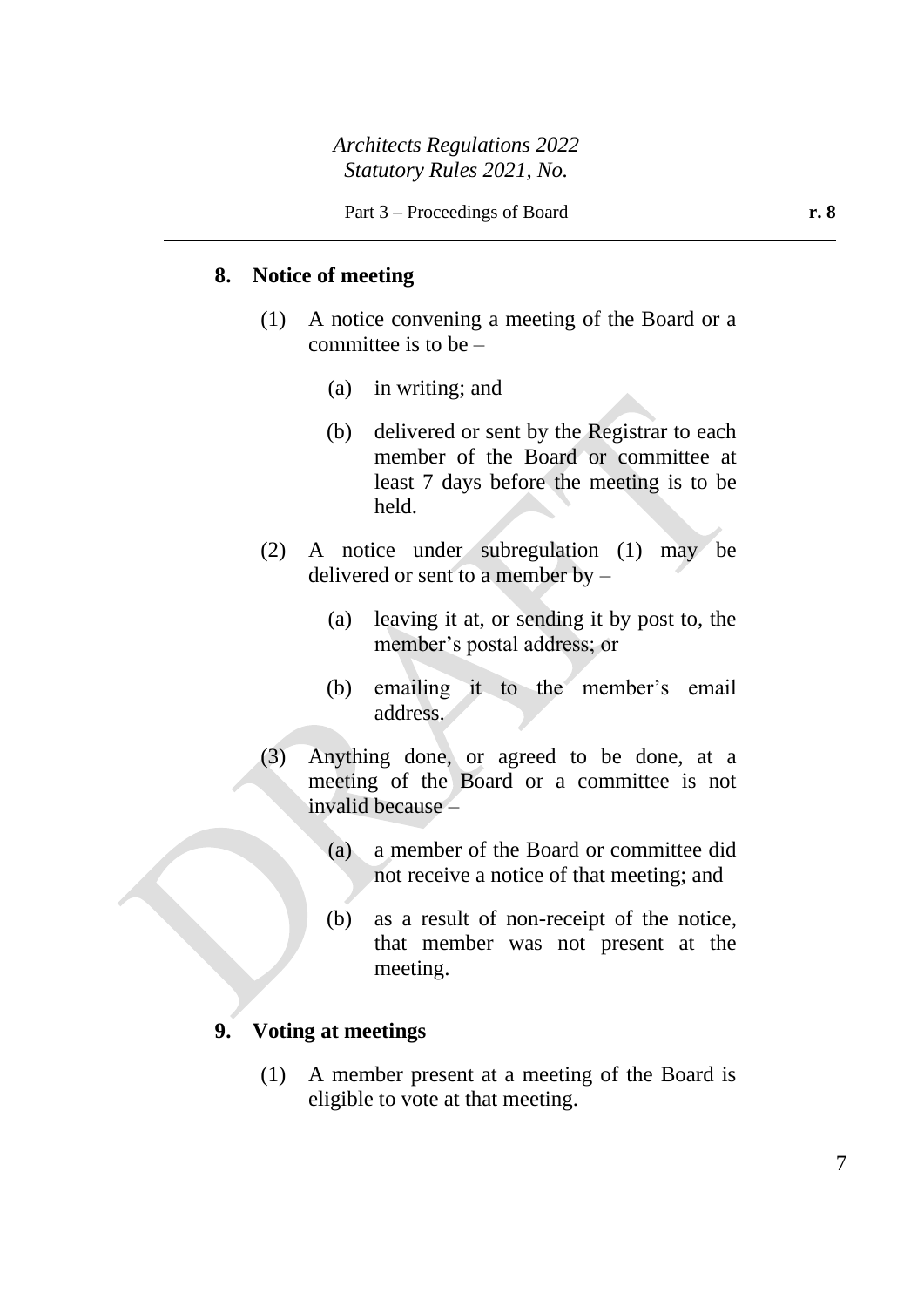- (2) A question arising at a meeting of the Board is to be decided by –
	- (a) open voting; and
	- (b) a majority of votes.
- (3) If there are equal votes on any question, the chairperson has a casting vote.
- (4) The chairperson has a deliberative vote.

### **10. Adjournment of meeting**

- (1) The chairperson may adjourn a meeting of the Board.
- (2) If a quorum is not present within half an hour after the time appointed for a meeting, the members present, or the Registrar if no member is present, may –
	- (a) adjourn the meeting; and
	- (b) arrange for the meeting to be held not later than 7 days after the day on which the meeting was adjourned.

#### **11. Special meeting**

The Registrar is to call a special meeting of the Board if requested to do so by –

- (a) the chairperson; or
- (b) any 3 members of the Board.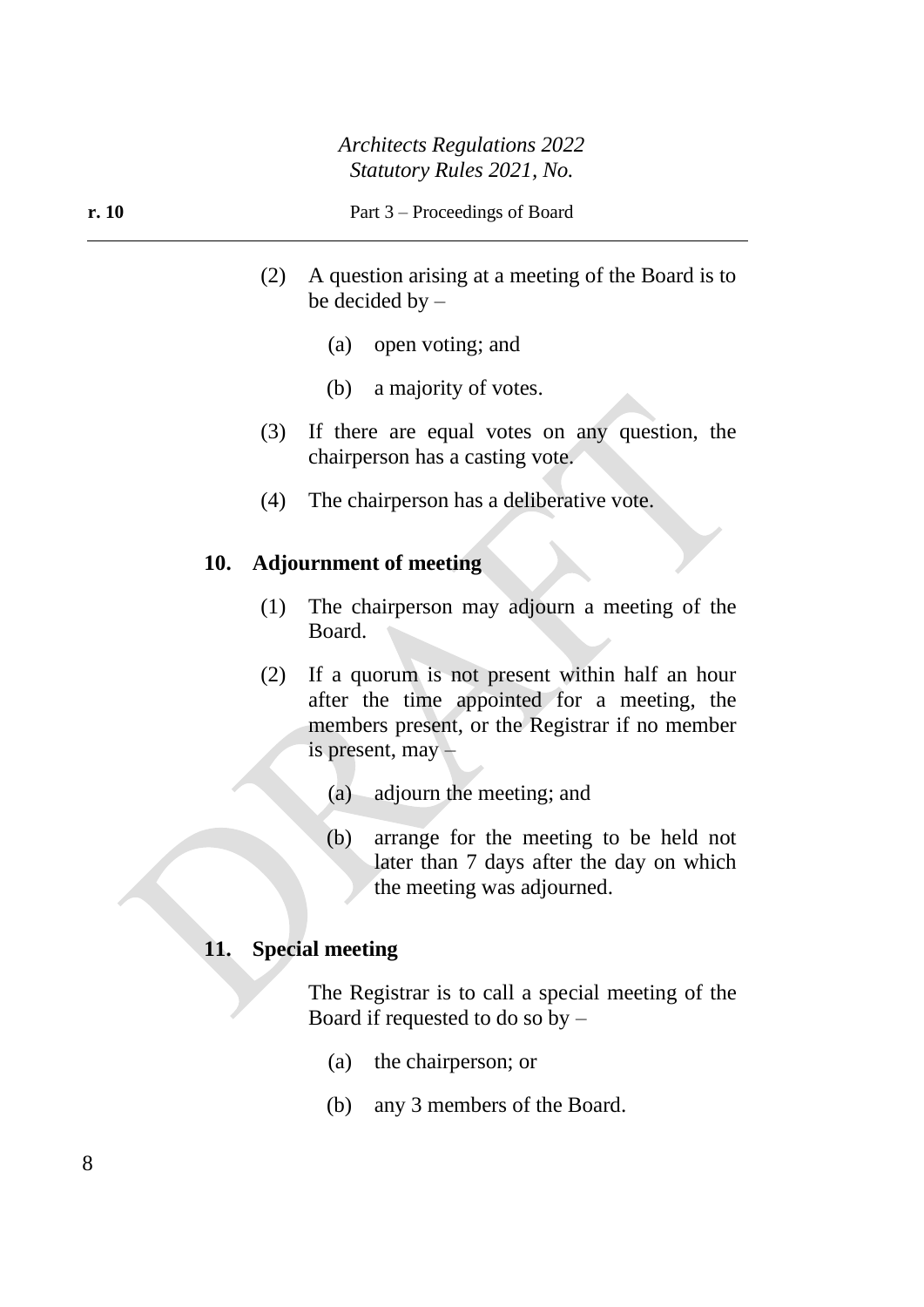### **12. Minutes**

The Board is to ensure that accurate minutes of proceedings at meetings of the Board and its committees are kept by the Registrar.

### **13. Rescission or amendment of previous resolutions**

An act done or authorised to be done, or resolution passed, at or by a meeting of the Board may not be rescinded or amended at a subsequent meeting of the Board unless –

- (a) notice of the intended rescission or amendment is given in the notice convening that meeting; and
- (b) the rescission or amendment is passed by that meeting.

## **14. Committees**

- (1) The Board may establish such committees as it considers necessary for the purpose of assisting it in the performance of any of its functions or the exercise of any of its powers.
- (2) A committee consists of such persons as the Board appoints.
- (3) A member of the Board may be a member of a committee.
- (4) Subject subregulation (5), the Board may pay a member of a committee remuneration and allowances.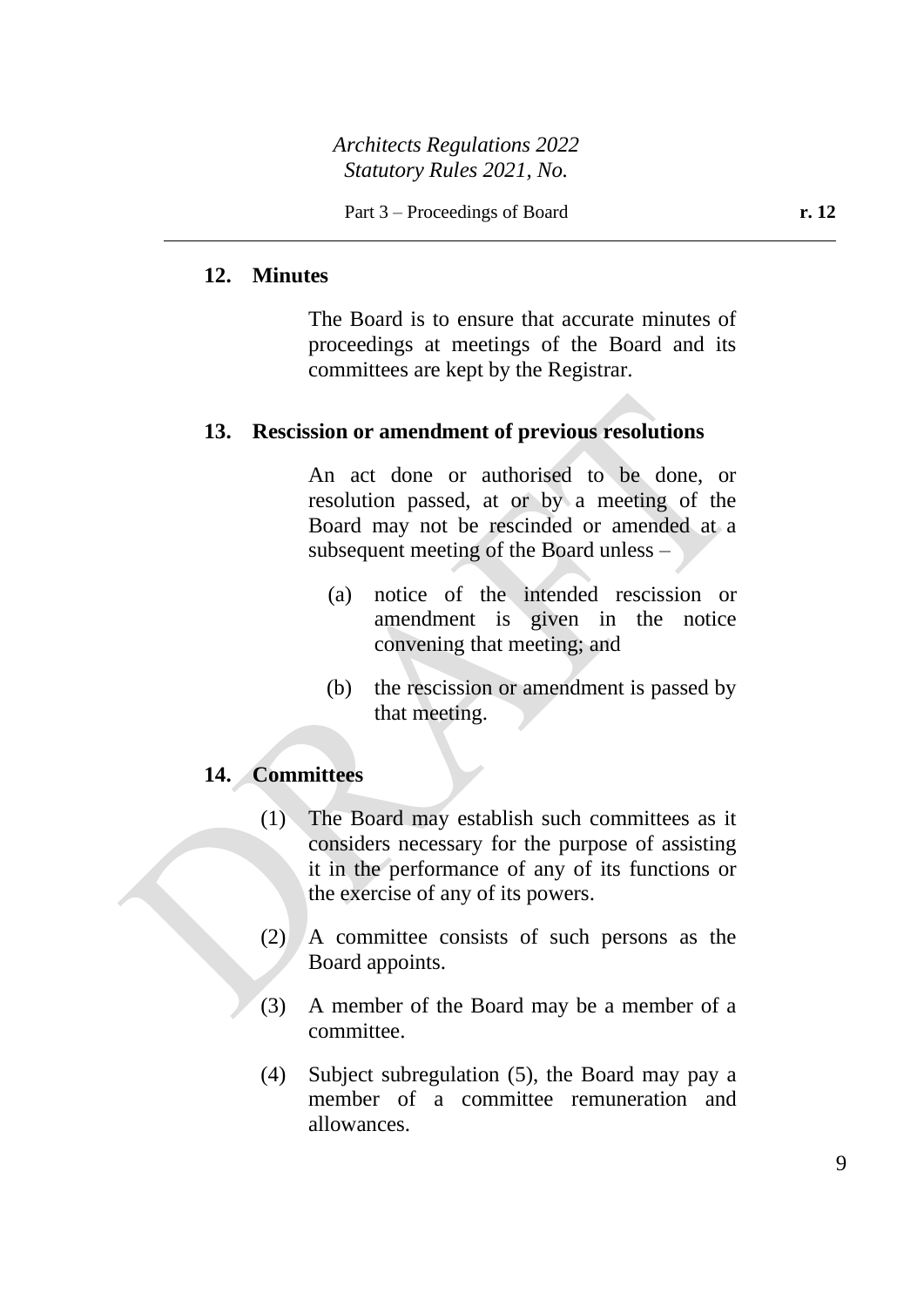#### **r. 15** Part 3 – Proceedings of Board

- (5) A member of a committee who is a State Service officer or State Service employee is not to be paid remuneration or allowances mentioned in subregulation (4) unless the Minister administering the *State Service Act 2000* determines otherwise.
- (6) The Board may give written directions to a committee and the committee must comply with those directions.
- (7) A committee is to keep accurate minutes of its proceedings.
- (8) A committee is to regulate its proceedings in accordance with any directions given by the Board but may otherwise regulate its own proceedings.

## **15. Authentication of documents**

A document issued by the Board under the Act or these regulations has the authority of the Board if it is signed by  $-$ 

- (a) the Registrar; or
- (b) any 2 members.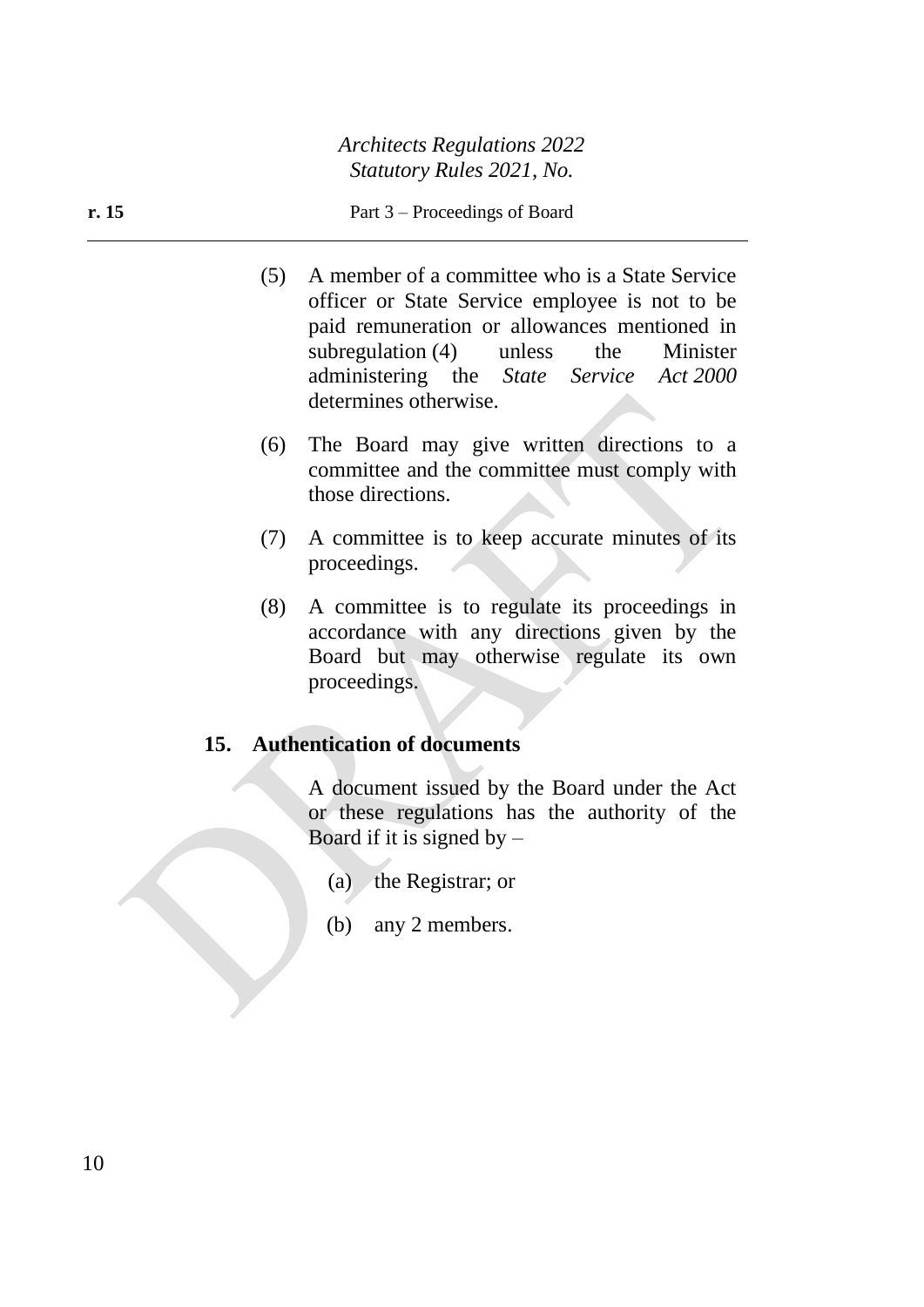# **PART 4 – DUTIES OF REGISTRAR**

### **16. General duties**

- (1) The Registrar is to undertake any duties that the Board directs.
- (2) The Registrar is responsible for the safe custody  $of -$ 
	- (a) the seal of the Board; and
	- (b) all documents and property belonging to the Board.

## **17. Keeping of register**

- (1) The Registrar is to keep a register of architects.
- (2) The register  $-$ 
	- (a) is to include any information that the Board or Registrar considers necessary or convenient to ensure compliance with the requirements of the Act; and
	- (b) may be kept in any form that allows its contents to be easily read.
- (3) The Board is to  $-$ 
	- (a) make the register, or a current extract of the register, available for public inspection during normal business hours; and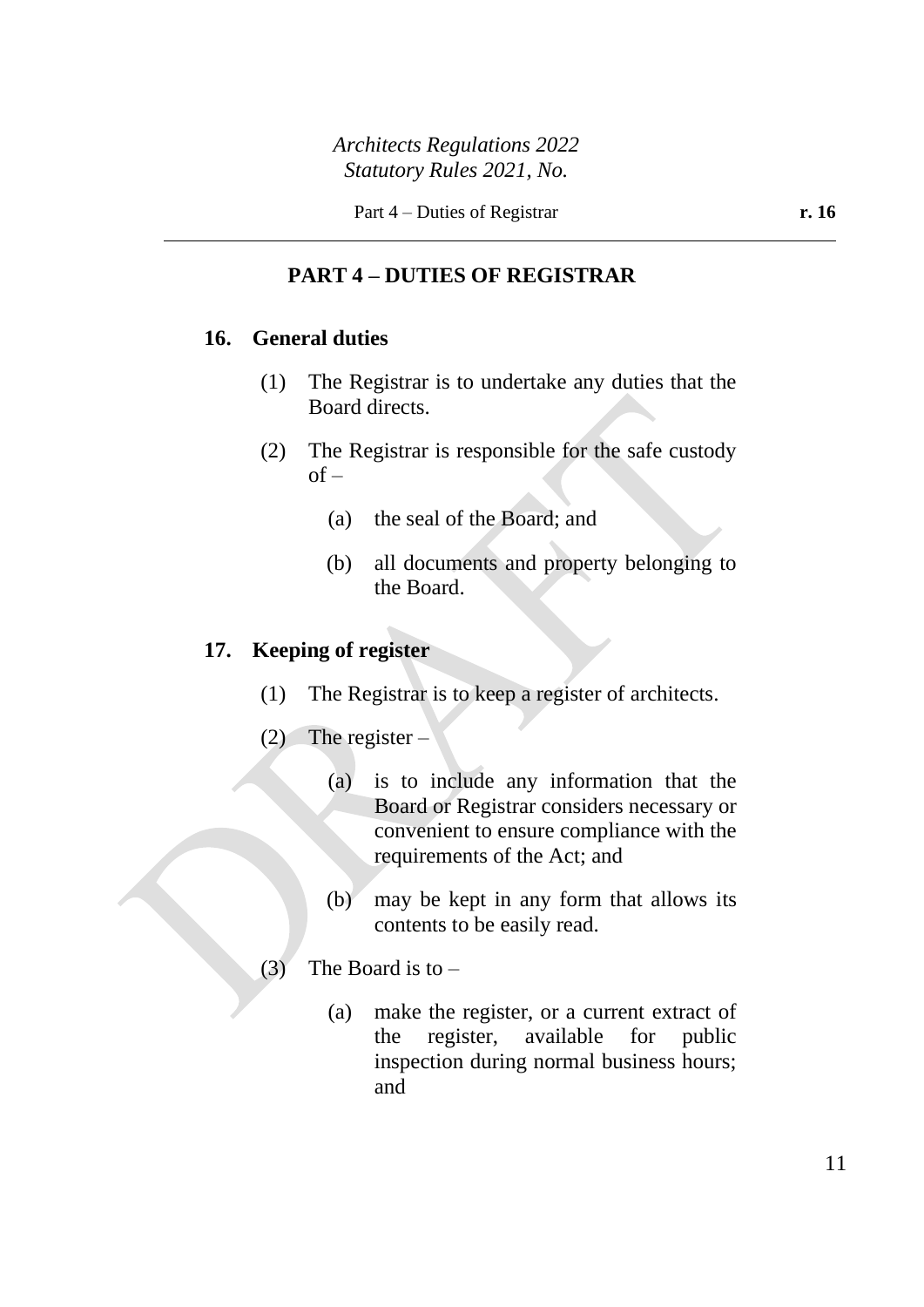(b) publish the register, or a current extract of the register, on its website.

### **18. Funds of Board**

- (1) The Registrar is to pay money received by the Board or the Registrar into the funds of the Board within 7 days after the money is received.
- (2) For the purposes of section 23 of the Act, the Registrar is to prepare and present to the Board at the end of each year a statement showing the receipts and disbursements of the Board during that year.

### **19. Annual report**

- (1) The Board is to, on or before 31 October after the end of each financial year, prepare and present to the Minister a report on its operations for that financial year.
- (2) The report is to contain  $-$ 
	- (a) the Board's audited statement of accounts prepared for the financial year; and
	- (b) the number of names that the Board entered in the Register during the financial year; and
	- (c) a statement specifying the number and nature of complaints that the Board received in respect of architects during the financial year; and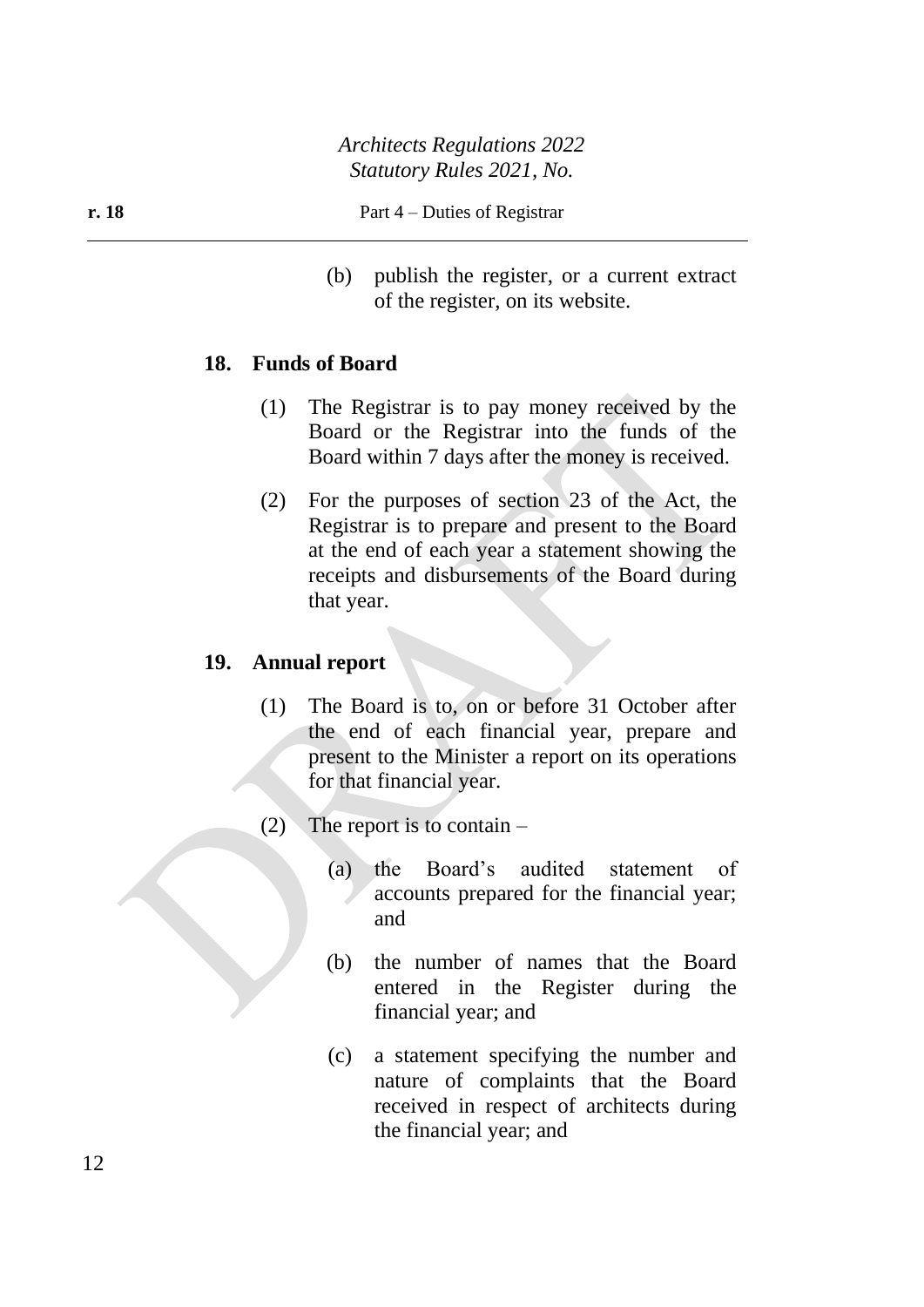#### Part 4 – Duties of Registrar **r. 19**

- (d) a statement specifying how the Board handled complaints during the financial year, setting out the number it dismissed, the number it dealt with itself and the number outstanding at the end of the financial year; and
- (e) a statement giving details of any disciplinary action that the Board took against architects during the financial year.
- (3) The Board must include in the report any further information required by the Minister and may include any other information that it considers appropriate.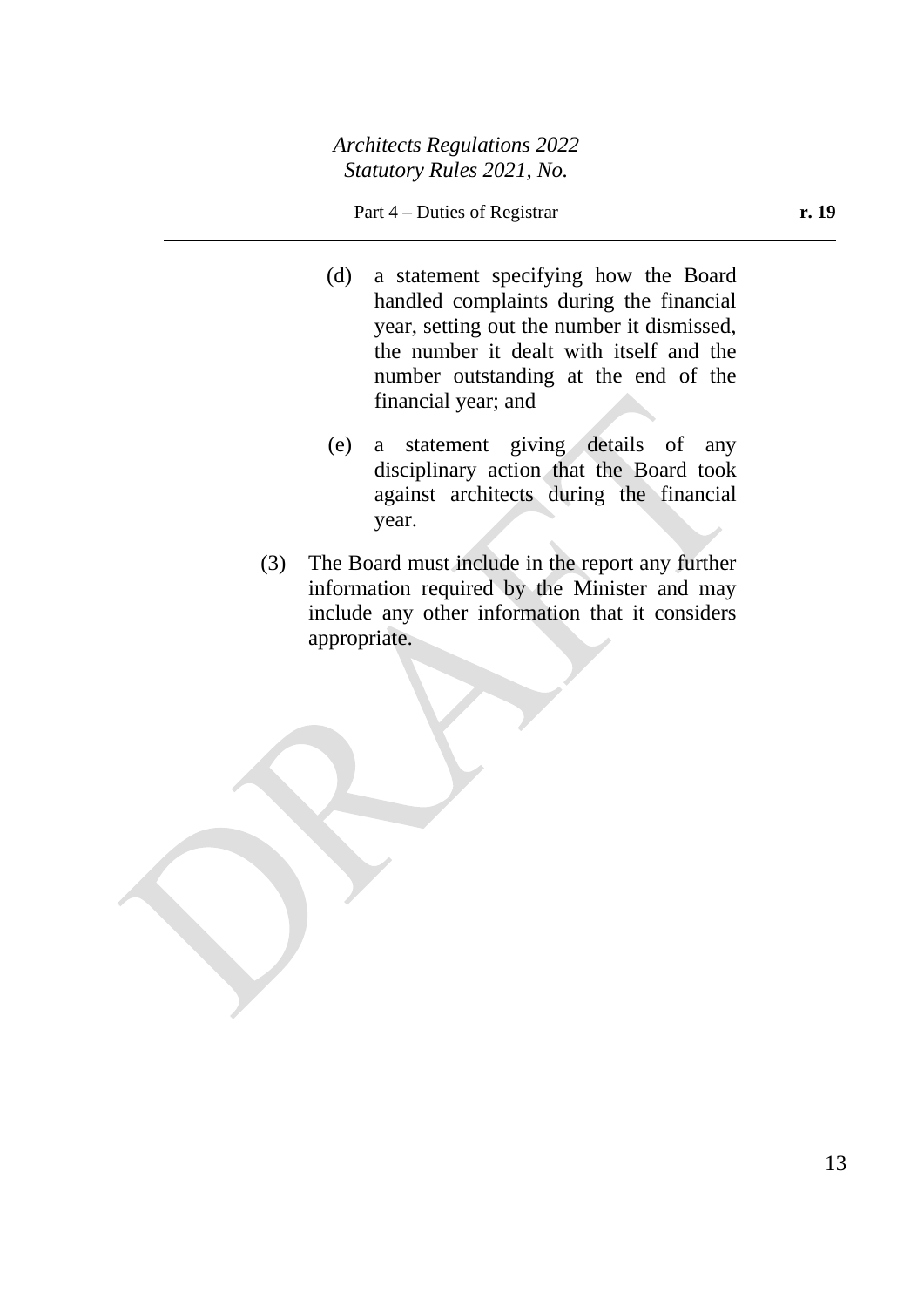## **PART 5 – REGISTRATION**

#### **20. Application for registration**

- (1) An application under section 12(1) of the Act is to be  $-$ 
	- (a) in the approved form; and
	- (b) accompanied by the prescribed fee.
- (2) In determining under section 13(2)(b) of the Act whether a person is a fit and proper person to be registered as an architect, the Board is to take into account the following matters:
	- (a) whether the person has previously had a registration, or a licence, as an architect refused, suspended or cancelled in Tasmania or another State or a Territory;
	- (b) whether, in the case of a natural person
		- (i) the person is an undischarged bankrupt; and
		- (ii) if the person has made a composition or arrangement with creditors, the debts to which the composition or arrangement relates have been paid in full or the terms of the composition or arrangement have been fulfilled;
	- (c) whether, in the case of a company –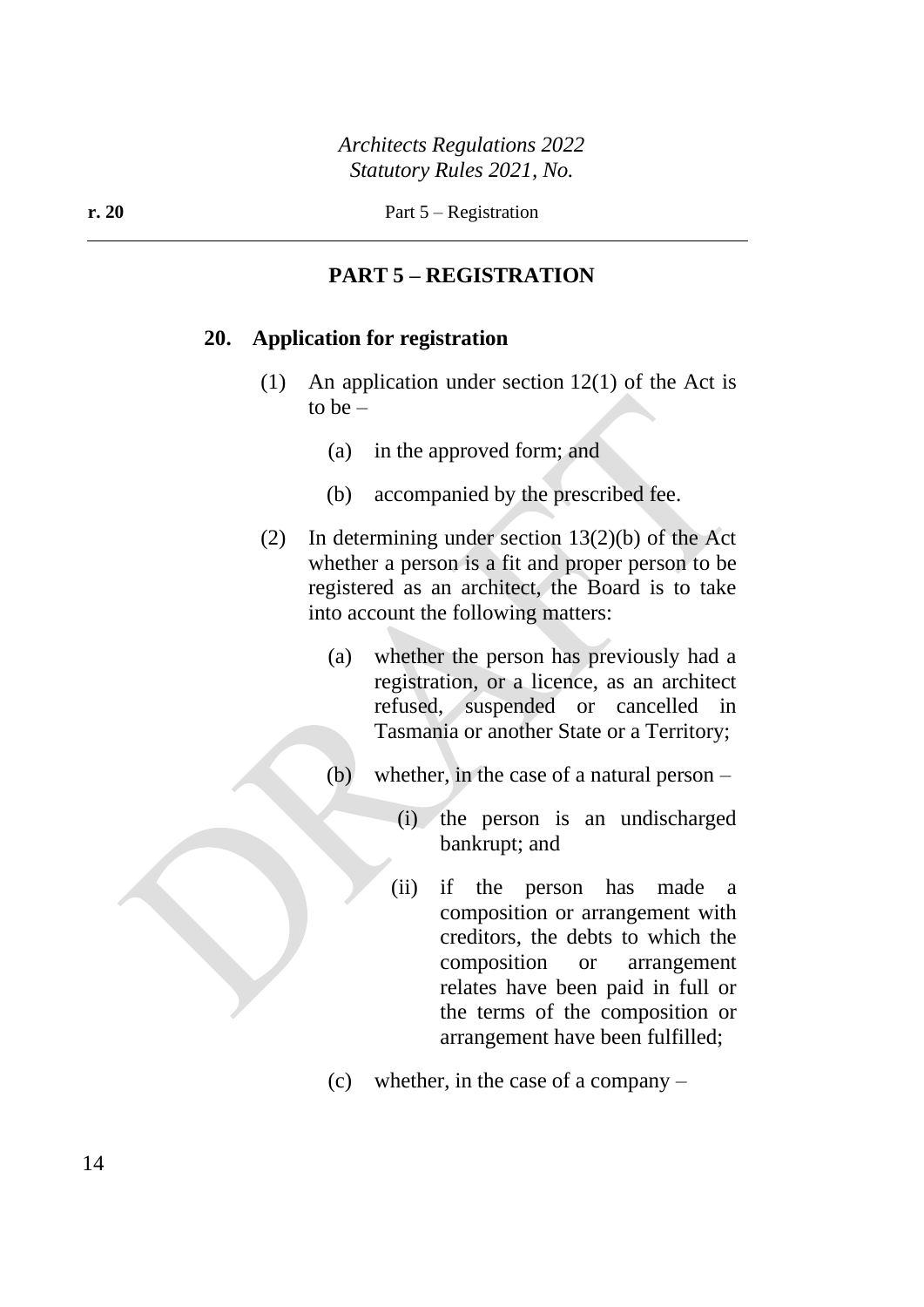- (i) the company is in receivership or liquidation; and
- (ii) the company has taken proceedings for voluntary winding-up, except for the purposes of re-organisation; and
- (iii) the company has a winding-up order made in respect of it by the Supreme Court.
- (3) The Board may require an applicant to  $-$ 
	- (a) attend personally before the Board or a person nominated by the Board; and
	- (b) answer any oral or written questions put by the Board or a person nominated by the Board; and
	- (c) undertake a practice examination; and
	- (d) provide proof of identity documentation specified by the Board.
- $(4)$  In this regulation
	- *practice examination* means the architectural practice examination set by the Architects Accreditation Council of Australia.

# **21. Renewal of registration**

For the purposes of section 15(4)(f) of the Act, the following requirements are prescribed: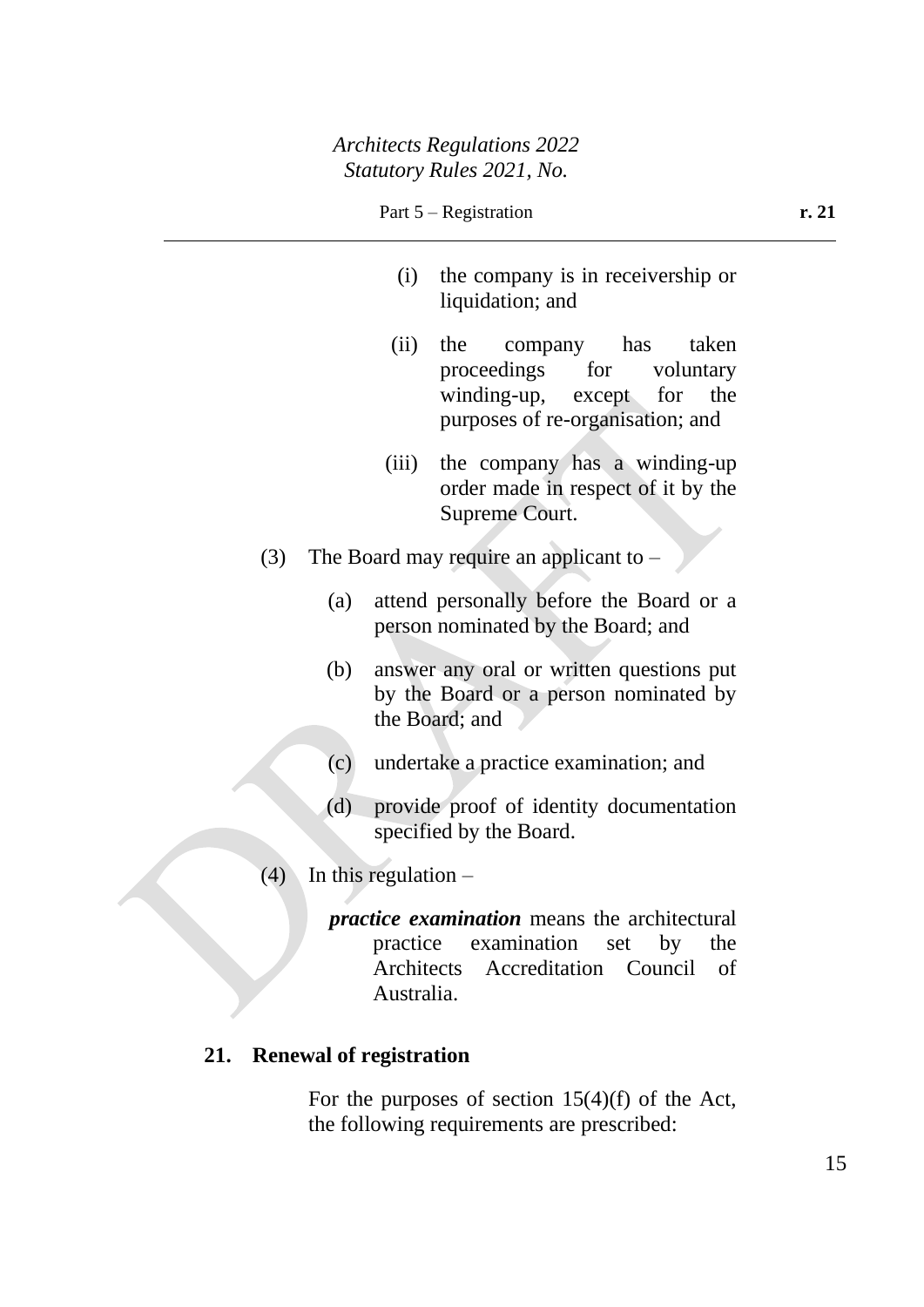#### **r. 22** Part 5 – Registration

- (a) that the person has not previously had a registration, or a licence, as an architect refused, suspended or cancelled in Tasmania or another State or a Territory;
- (b) in the case of a natural person
	- (i) that the person is not an undischarged bankrupt; and
	- (ii) that, if the person has made a composition or arrangement with creditors, the debts to which the composition or arrangement relates have been paid in full or the terms of the composition or arrangement have been fulfilled;
- (c) in the case of an architectural firm
	- (i) that the firm is not in receivership or liquidation; and
	- (ii) that the firm has not taken proceedings for voluntary winding-up, except for the purposes of re-organisation; and
	- (iii) that the firm does not have a winding-up order made in respect of it by the Supreme Court.

### **22. Classes of registration**

The Board may determine classes of registration of architects in any manner that it thinks fit.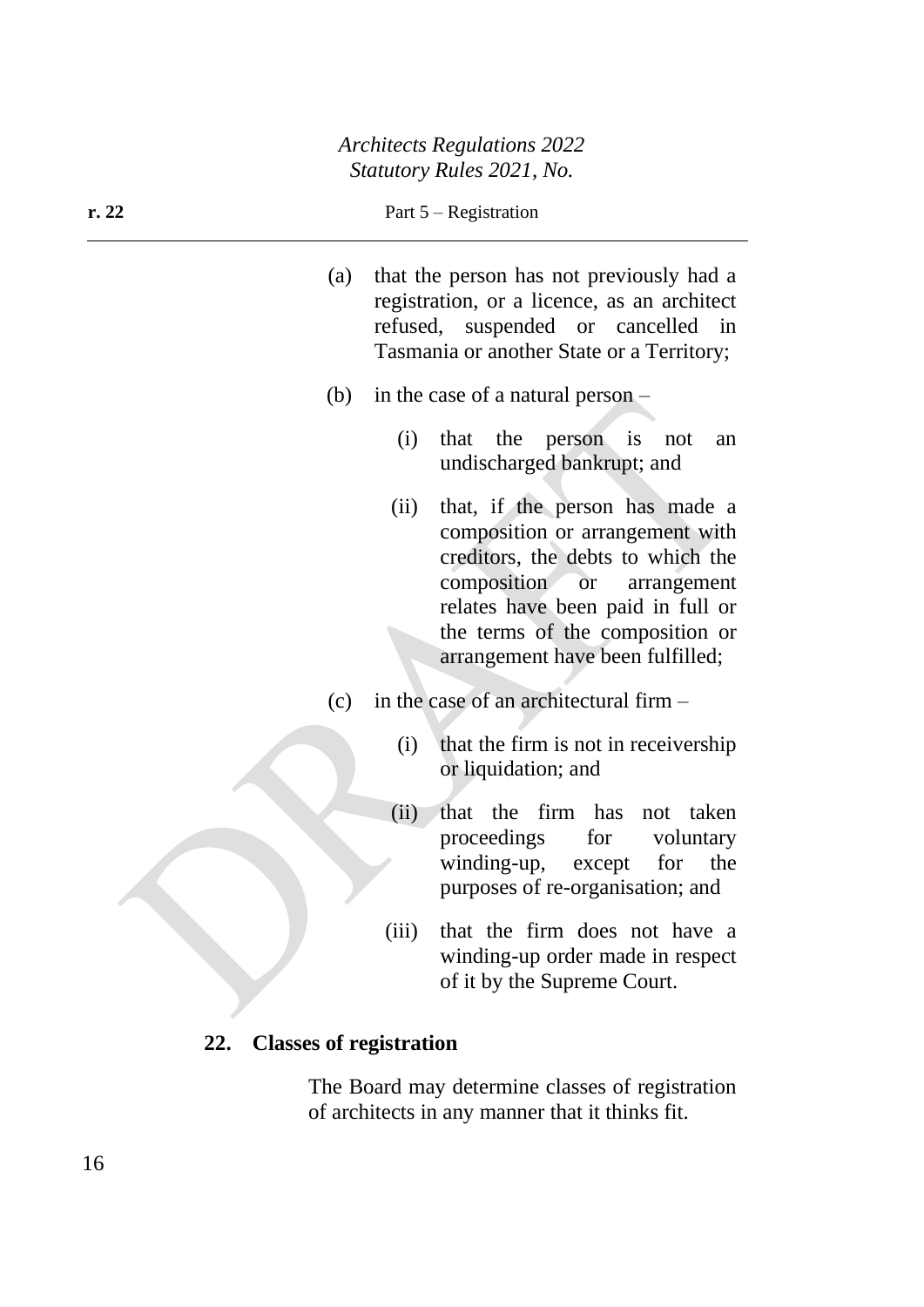## **23. Registration as architectural firm**

- (1) A registered architect who is a permanent employee or a director of an architectural firm, and is nominated by the firm for the purpose, may apply on behalf of the firm for registration as an architectural firm.
- (2) If an architect nominated by a firm ceases to be the nominated architect, he or she must, within 7 days, notify the Board of that fact and of his or her replacement.

Penalty: Fine not exceeding 20 penalty units.

(3) If a registered architectural firm does not fill a vacancy in the position of nominated architect for a period of 7 days, or such other period as the Board specifies, after the vacancy occurs, the firm's registration is revoked.

## **24. Registration revoked or suspended if insufficient insurance**

The Board may revoke or suspend the registration of an individual or an architectural firm if the Board is not satisfied that the individual or firm has a sufficient level of professional indemnity insurance.

### **25. Prescribed qualifications**

(1) For the purposes of section  $13(5)(a)(i)$  of the Act, the following architectural qualifications are prescribed: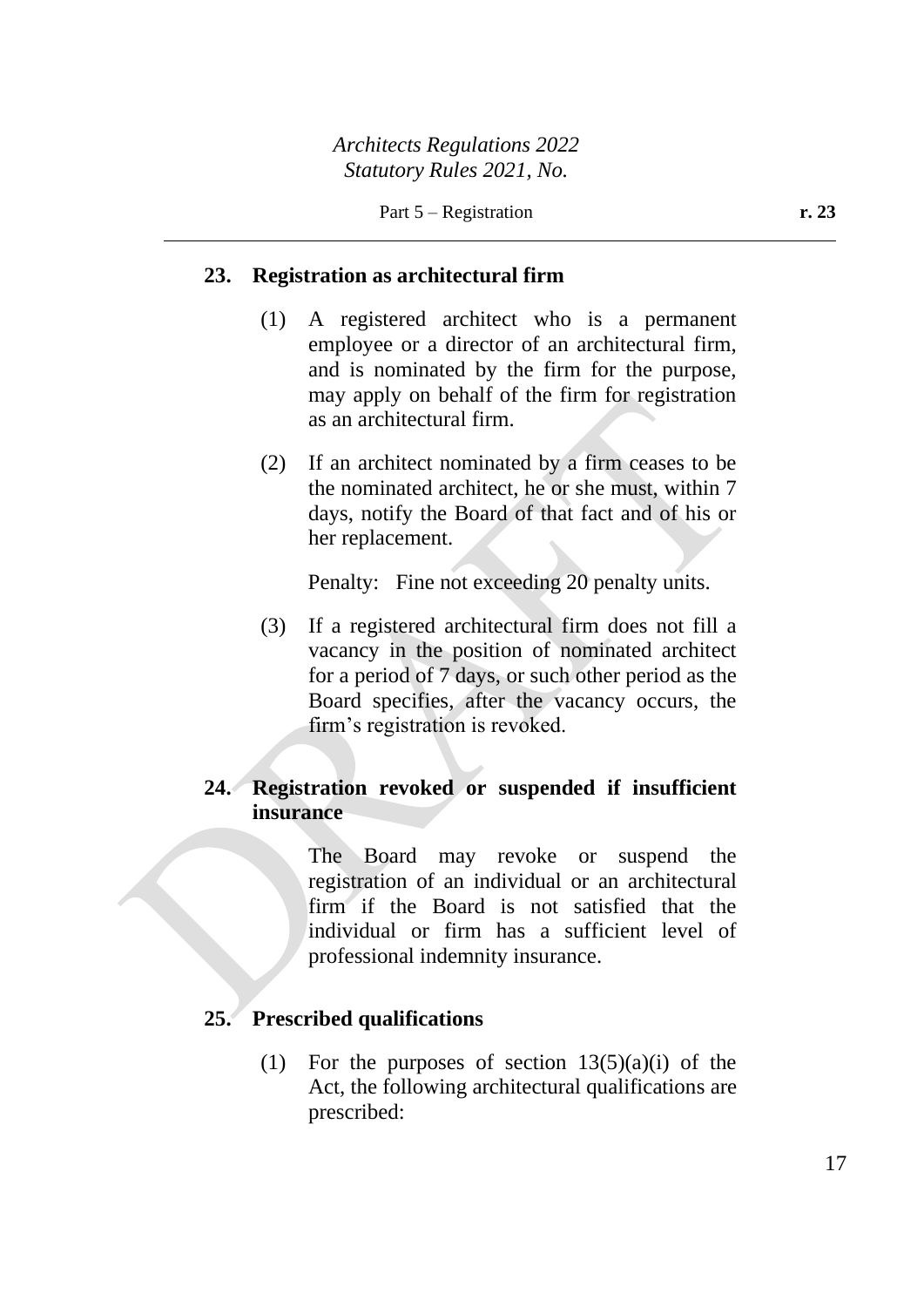- (a) a qualification in a list approved by the Board and published on its website;
- (b) a qualification that is recognised by the Board as being equivalent to one referred to in paragraph (a).
- (2) For the purposes of section  $13(5)(a)(ii)$  of the Act, a course of study that meets the criteria is a course of study in a list approved by the Board and published on its website.

### **26. Certificate of registration**

A certificate of registration under section 17 of the Act is to be –

- (a) in the approved form; and
- (b) only issued on the payment by the applicant for registration of a fee of 10 fee units.

### **27. Fees**

The following fees are prescribed:

- (a) for an application for a new registration  $-$ 50 fee units;
- (b) for an application for registration if the applicant makes an application within 30 days after having received his or her results for the practice examination – 18 fee units;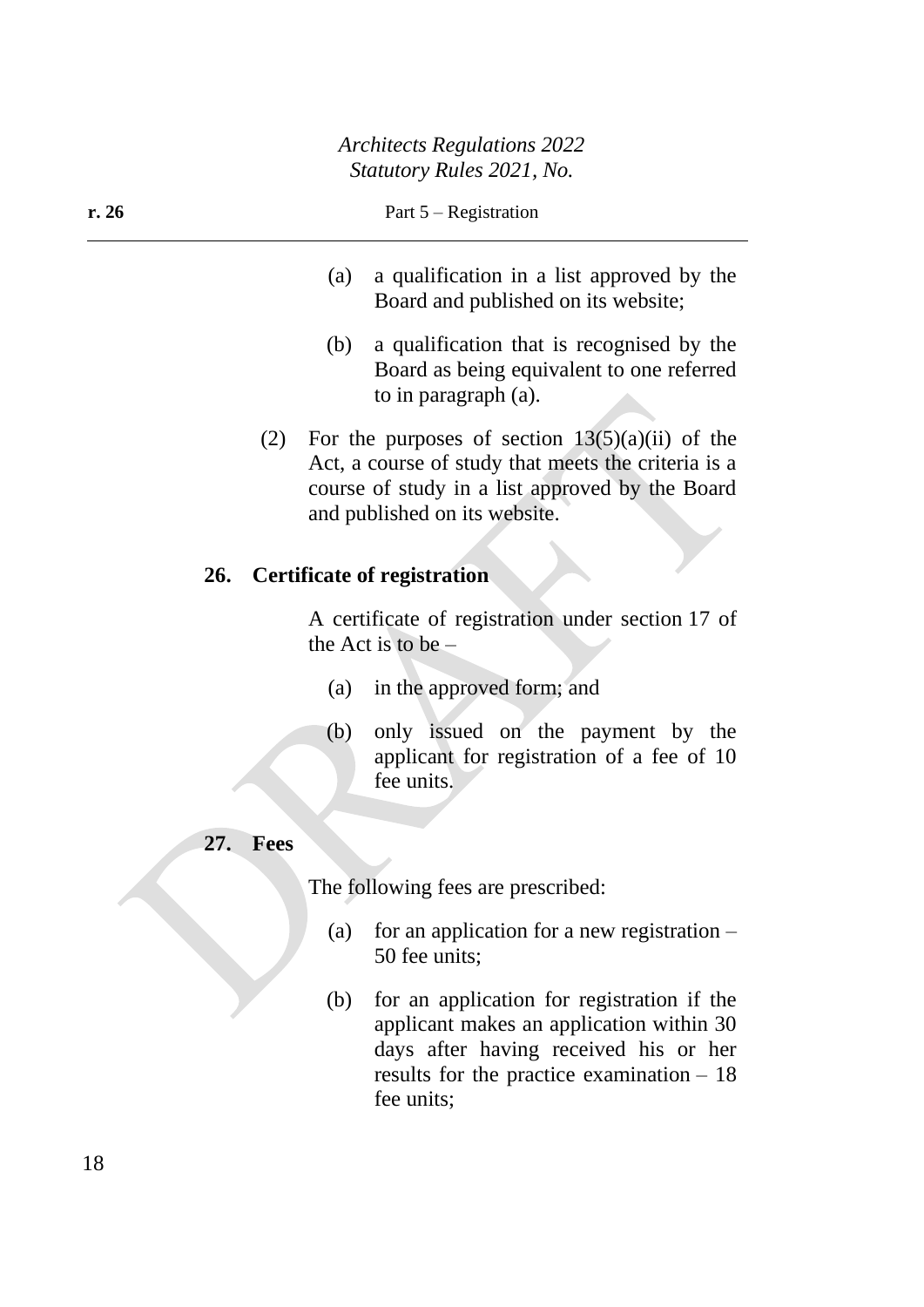- (c) for an application for the reinstatement of a registration where a reassessment is required – 50 fee units;
- (d) annual registration fee for an architect (including an architectural firm)  $-45$  fee units;
- (e) certificate fee  $-10$  fee units.

#### **28. Removal from register**

- (1) The Board, by notice in writing, may require a person whose name is removed from the register under the Act to return his or her certificate of registration to the Board.
- (2) A person referred to in subregulation (1), or the executor, administrator or trustee of that person, is to return the certificate of registration to the Board within 14 days after receiving the notice referred to in subregulation (1).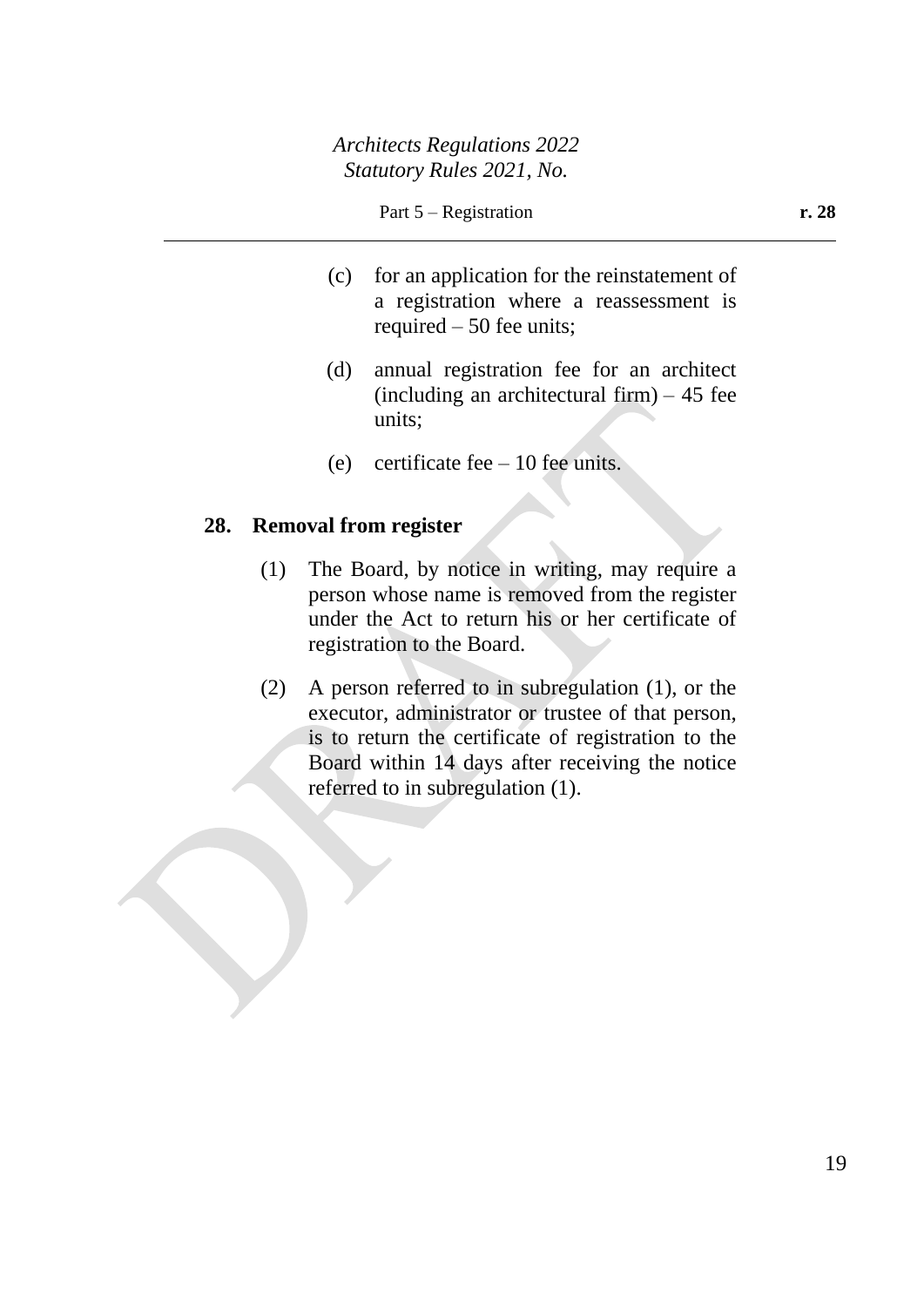## **PART 6 – MISCELLANEOUS**

#### **29. Code of practice**

- (1) The Board may issue or approve a code of practice for the purposes of the Act and may vary or revoke a code of practice.
- (2) The Board may only approve, vary or revoke a code of practice after consultation with persons or bodies that the Board considers representative of the interests of architects, consumers, the community and the Administrator of Occupational Licensing.
- (3) The Board is to cause the code of practice, and any variation to it, to be –
	- (a) provided to each registered architect; and
	- (b) published in such a manner as to be easily available to members of the public.
- (1) A registered architect must
	- (a) comply with a code of practice issued or approved under this regulation; and
	- (b) provide, within 7 days of being requested by the Board, information relating to the architect's compliance with such a code.

Penalty: Fine not exceeding 20 penalty units.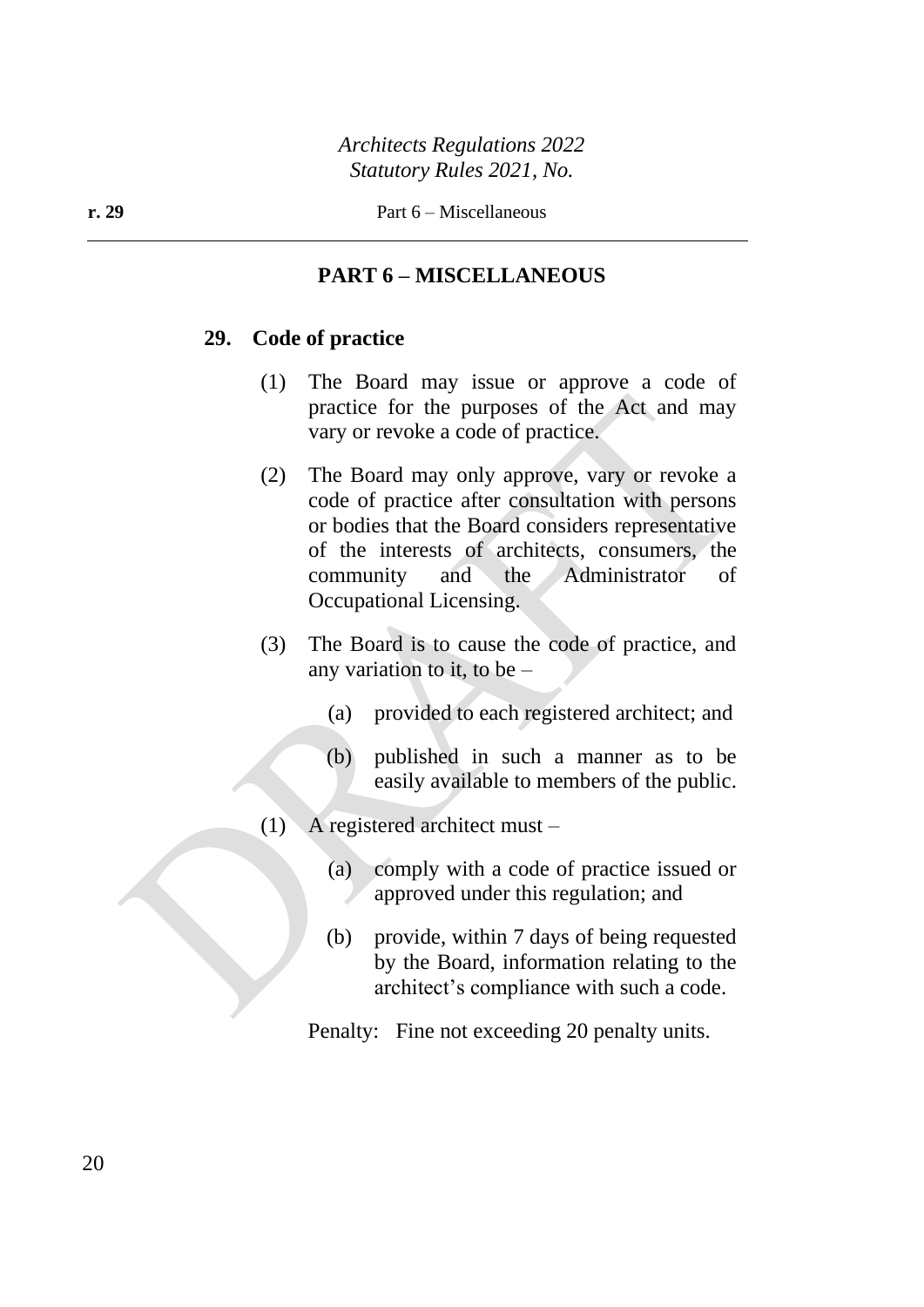Part 6 – Miscellaneous **r. 30** 

# **30. Legislation rescinded**

The legislation specified in Schedule 1 is rescinded.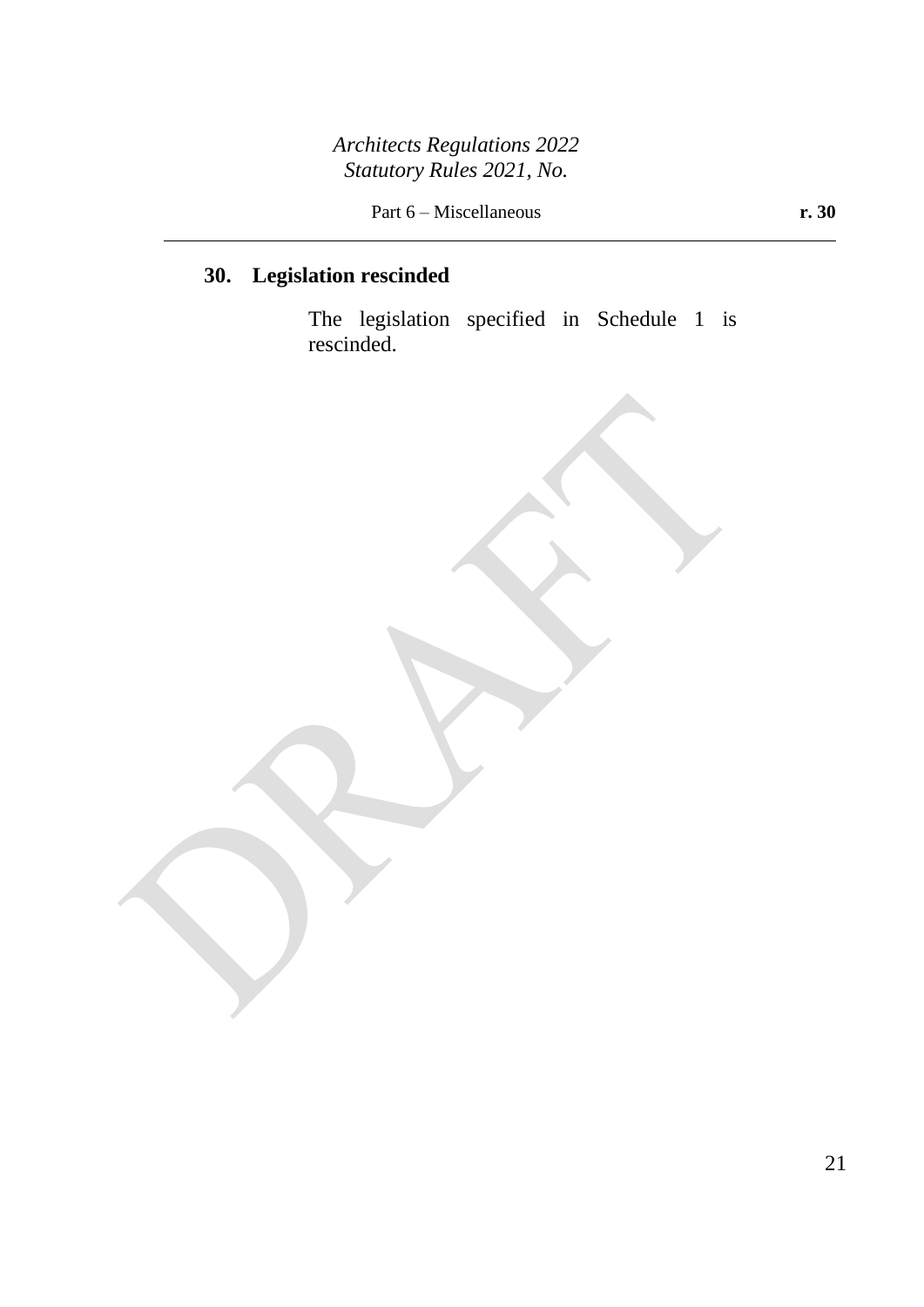**sch. 1**

# **SCHEDULE 1 – LEGISLATION RESCINDED**

Regulation 30

*Architects Regulations 2018* (No. 72 of 2018)